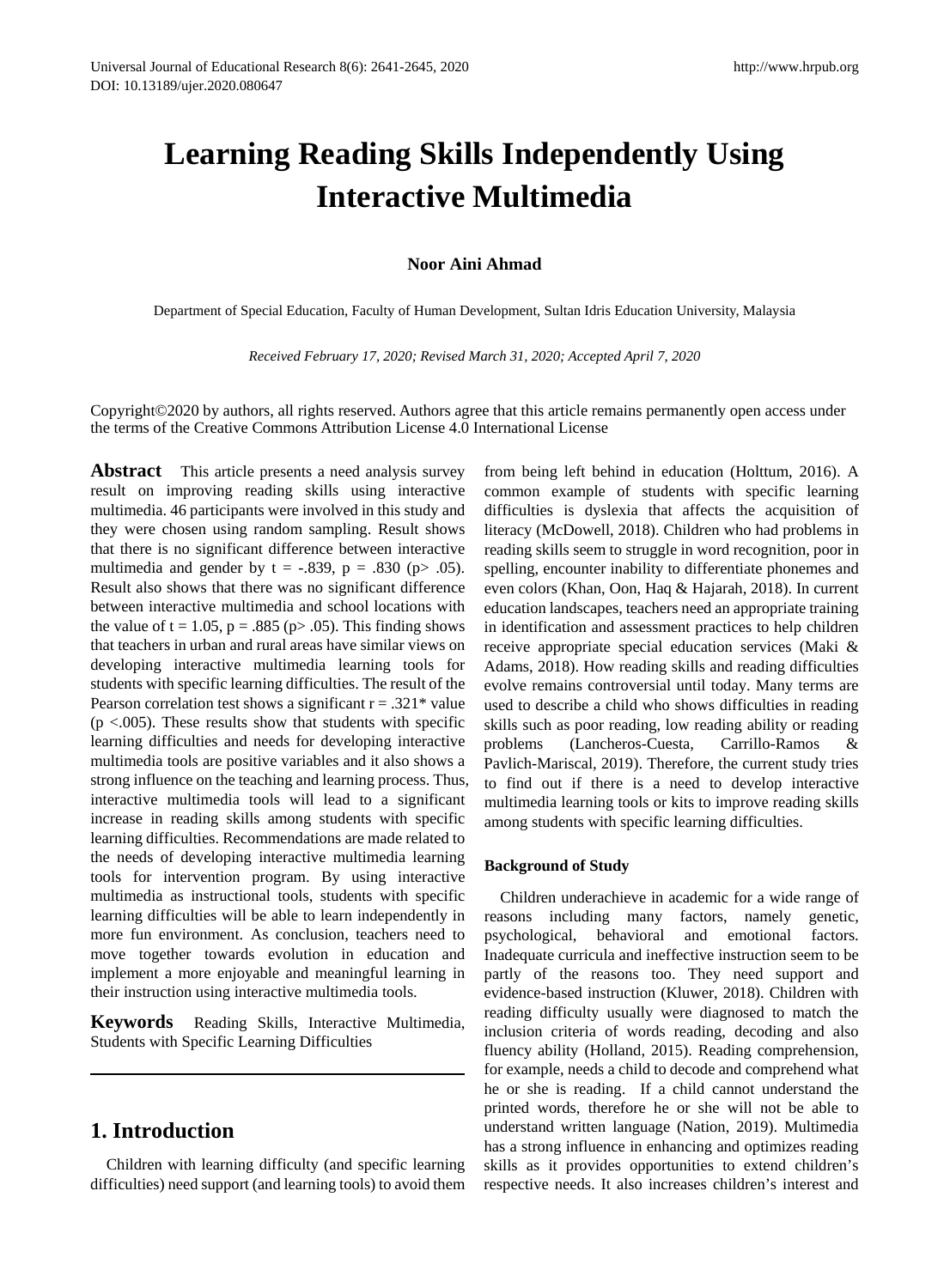engages their attention in reading activities (Ahmad, Savugathali & Jeffry, 2018). The fundamental importance to support the current study lays on Taba (1962, 1967) whereby we try to design a suitable interactive learning tool based on the diagnostic test result which Taba named as the first inquire step in her theory. This feasibility study was conducted prior to the construction of an interactive multimedia learning tool. We hope to develop an interactive learning tool in order to help students with specific learning difficulties in reading words more effectively.

#### **Problems of Statement**

Adaptable e-learning experiences that are aligned with the preferred learning styles of children can be delivered and adequately fulfill the system requirements with its suitability and effectiveness (Alsobhi & Alyoubi, 2019). Slow reading could be the result of slow representations in activation of phonological or difficulties in achieving orthographic or due to many other reasons (Cuetos, 2015). Poor readers find it difficult to learn new words accurately, they find it difficult in phonological recoding or decoding, sight word reading or some might have problems in visual word recognition (McArthur & Castles, 2017). This problem can be detected through screening and diagnostic test. Relevant learning tools using interactive multimedia might help them to learn to read independently.

## **2. Literature Review**

#### **Specific Learning Disabilities**

In mainstream settings, there are certainly students who are far behind from their peers due to specific learning disabilities (Polat, Cagiltay, Aykut & Karasu, 2019). Students with specific learning disabilities can be described as specific developmental disabilities of academic skills such as reading, writing and mathematics (Kholoud Adeeb Al-Dababneh, 2018). Students with specific learning disabilities usually are not interested and not engaged in classroom tasks or they show externalizing behaviors when asked to practice reading, writing or counting (McGovern, Lowe & Hill, 2016). They need support and suitable learning tools to learn reading skills more effectively.

#### **Reading Skills**

A child is at risk for not achieving minimum reading fluency when they are in the middle of second grade, and a deficit in sight vocabulary is likely the cause of the fluency problem too (Morris & Perney, 2018). Children who are poor to comprehend and poor in decoding will struggle with sentence structure, constructed sentences

and usually they will have problems with writing skills, grammar and story organization (Herbert, Massey-Garrison & Geva, 2019). Children need to have more opportunity to read. Knowledge in reading is usually influenced by environment, social and cognitive factors (Ahmad, 2017) and teachers' competency is also an important factor to avoid misunderstandings while learning (Goh & Wong, 2014). Thus, environment and the instructional setting have a significant impact on children's learning goals, motivated behavior and attitudes (Kormos, 2017). The ability to communicate and ascertain how much information is shared usually relies on general understanding of social interaction, functioning language and the capacity of specific context of the communication (Cardillo, Garcia, Mammarella & Cornoldi, 2018). All these factors when blended together will support reading instructions to students with specific learning difficulties.

#### **Interactive Multimedia**

Technology can positively facilitate teachers' abilities in instructions and interventions for children with disabilities (Alsobhi & Alyoubi, 2019). Knowing the way to motivate children effectively, using information technology can be very useful for teachers who teach children with learning difficulties (Tang & Zhang, 2018). Educational technology is a promising intervention approach in terms of meeting the needs and ability of children with learning disabilities (Polat, Cagiltay, Aykut & Karasu, 2019). Gamification is also a way to attract and improve the engagement of children (Zeng, Tang & Wang, 2017). During reading instruction to children with weak working memory and difficulties with rapid processing of information, teachers need to move towards using digital and interactive multimedia in the classroom (Ahmad & Khoo, 2019). Students developed their reading skills through interactive multimedia as it supports positive learning reading experiences in the classroom and at home (Ahmad & Rosmanizam, 2017). Interactive multimedia offers a better chance in education especially to children who are slow in reading.

## **3. Methodology**

This study uses survey as research method. A total of 46 Special Education teachers were employed randomly as samples. The questionnaire was designed using the format of: 5-Strongly agree, 4- Agree, 3- Neutral, 2- Disagree and 1-Strongly Disagree. The Average Variance Extracted (AVE) value  $=0.53$ , which was adequate for convergent validity (Hair, Hult, Ringle & Sarstedt, 2014). The average composite reliability value of the internal consistency in scale items was 0.83. According to Nunnally & Bernstein (1994), the acceptable composite reliability value is between 0.60 to 0.89 and it is not desirable if the value is more than 0.90.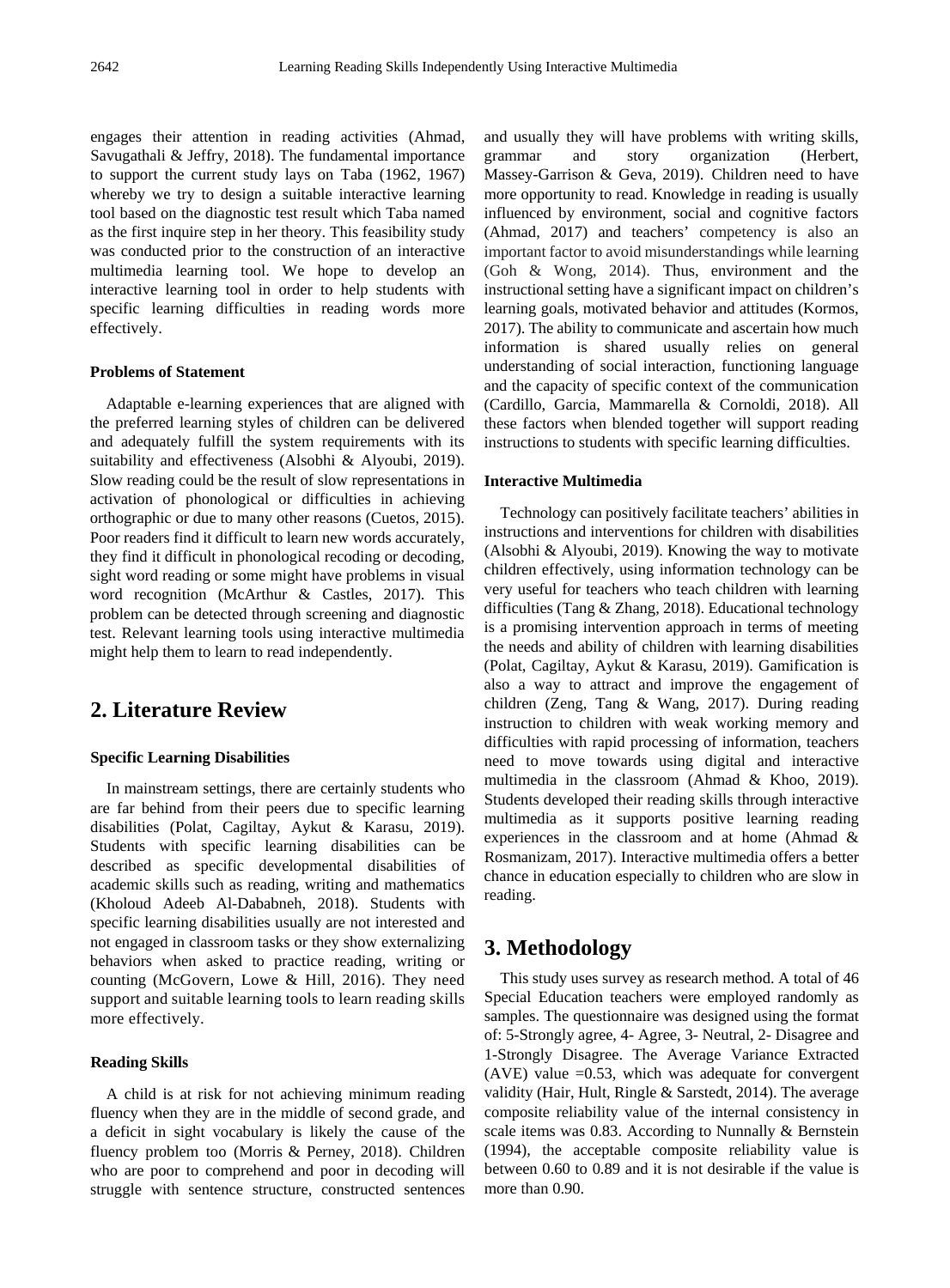## **4. Results**

**Table 1.** Content Differences on Interactive Multimedia by Gender

| Gender | n  | mean | SD   | t-value | D    |
|--------|----|------|------|---------|------|
| Male   | h  | 3.97 | .608 | $-.839$ | .830 |
| Female | 40 | 4.16 | .496 |         |      |

 $P < 0.05$ 

Table 1 shows that there were no significant differences of the interactive multimedia by  $t = -.839$ ,  $p = .830$  ( $p > .05$ ). This shows that male teachers and female teachers have similar opinions about the interactive multimedia. Thus,  $Ho<sub>1</sub>$ : there is no significant difference in the content of the interactive multimedia learning tools based on gender was accepted.

**Table 2.** Correlation on Interactive Multimedia by School Locations

| <b>School Location</b> | n  | mean | SD   | t-value | D    |
|------------------------|----|------|------|---------|------|
| Urban                  | 25 | 4.21 | .489 | 1.05    | .885 |
| Rural                  | 21 | 4.05 | .529 |         |      |

 $P < 05$ 

Table 2 shows that there were no significant differences of the interactive multimedia by school locations with a value of  $t = 1.05$ ,  $p = .885$  ( $p > .05$ ). This finding shows that teachers in urban and rural areas have similar views on the interactive learning tools. Thus,  $Ho<sub>2</sub>$ : there is no significant difference in the interactive multimedia learning tools based on school locations was accepted.

**Table 3.** Correlation Test between Students' Needs with Interactive Multimedia

|                 |                    | Interactive multimedia |
|-----------------|--------------------|------------------------|
|                 | r                  | $.321*$                |
| Students' needs | Sig.<br>(2-tailed) | .030                   |
|                 | N                  |                        |

\*\* Significant correlation level 0.05 (2-tailed)

Table 3 illustrates the finding of the Pearson correlation test with a significant  $r = .321*$  value (p <.005). These results show that students' needs and interactive multimedia are positive variables and have a strong influence on the reading skills of teaching and learning process. The use of interactive multimedia will lead to a significant increase among students with specific learning difficulties. Therefore,  $Ho_3$ : there was no significant relationship between the students' needs and the interactive multimedia was rejected.

## **5. Discussion**

There are many reasons why children may be slow or unable to master reading skills (Cuetos, 2015; McArthur &

Castles, 2017). In today's educational world, there are many technologies suitable in the classroom including interactive multimedia. Interactive multimedia is a support and evidence-based instruction (Kluwer, 2018) that can increase children's ability to read, decoding and also fluency ability (Holland, 2015) and increase children's interest and engage their attention in reading activities (Ahmad, Savugathali & Jeffry, 2018). Current study finds that teachers strongly agreed that students need interactive learning tools to learn reading skills and it has a strong influence in teaching and learning process. They also agreed that interactive multimedia will increase students' interest and motivation towards reading activities. However our study has several limitations such as it only focus on learning tools in reading skills for students with specific learning difficulties. To facilitate reading skills and develop interactive multimedia learning tools, we also need to consider support and strong effort for the efficacy of the activities.

# **6. Conclusion and Recommendation**

Reading skills are critical factors for success of many children at school, regardless of their disabilities. We must consider to look into whether there are issues present in early indicators during early grades, and we must also see how these predictors may change over time as it will help us to understand the connection between reading skills and the use of interactive multimedia in classrooms and at home. This article recommends the use of interactive multimedia learning tools that consist of picture cards that can be triggered with augmented reality techniques and three dimensional books to attract children with specific learning difficulties to read. These recommendations are made related to the high needs among teachers on interactive multimedia learning tools in intervention program for children with specific learning difficulties and also children with disabilities.

## **Acknowledgments**

This grant work was supported by The Malaysia Ministry of Higher Education, Universiti Pendidikan Sultan Idris (UPSI), the Research Management and Innovation Centre of UPSI and the Faculty of Human Development, UPSI, through GPUBP Phase 1/2019: 2019-0076-107-01 and 2019-0134-106-02 (FRGS/1/2019/SS04/UPSI/02/1)

## **REFERENCES**

[1] Ahmad, N. A., & Khoo, Y.Y. (2019). Using interactive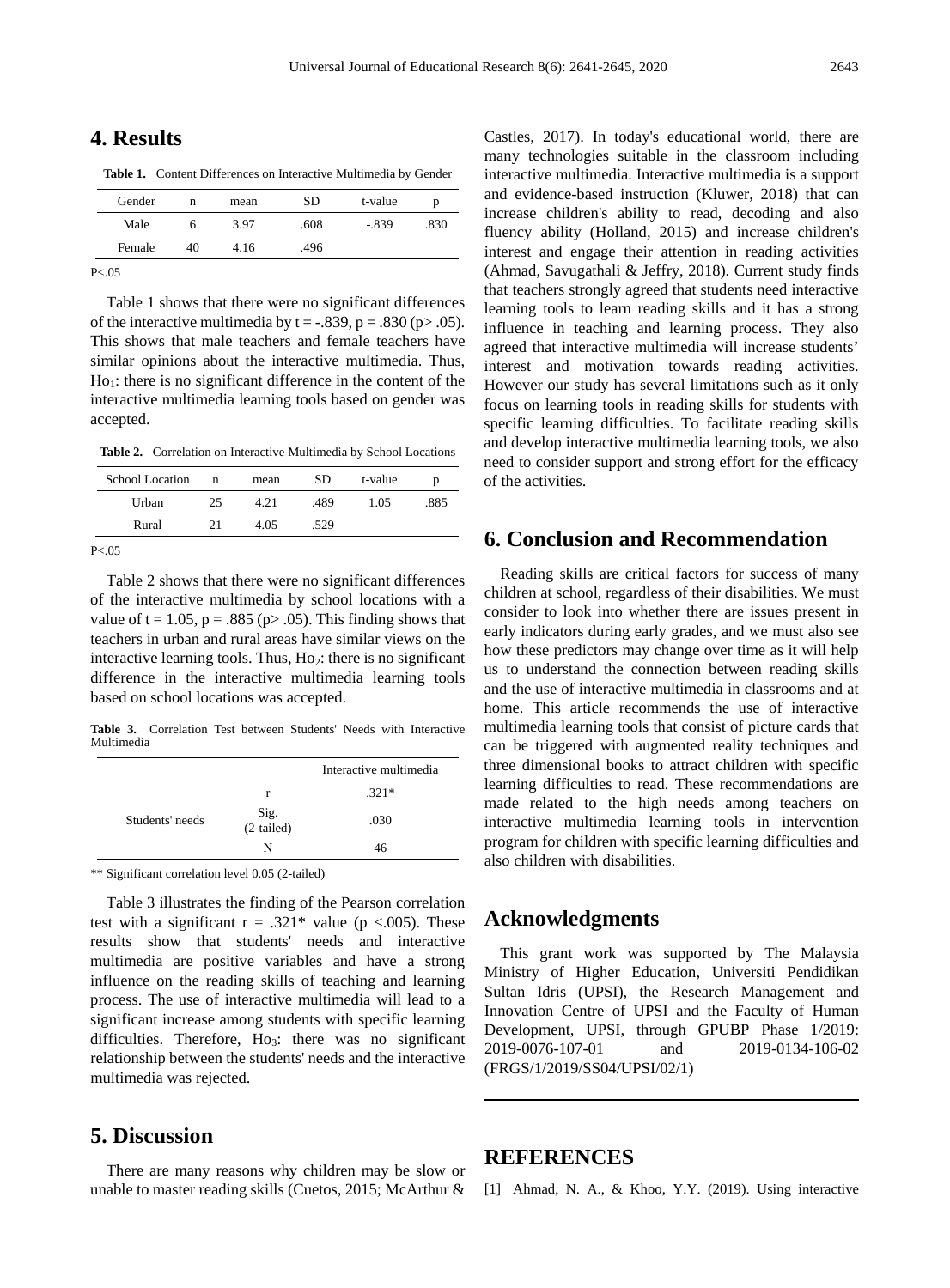media to support reading skills among underachiever children. *International Journal of Innovation, Creativity and Change*, 8(7), 81-88.

- [2] Ahmad, N. A., & Rosmanizam, S.C.L. (2017). Interactive multimedia activities using augmented reality to promote reading and writing skills amongst young children. *Journal of Teaching and Education*, 6(2), 193-198.
- [3] Ahmad, N. A., Savugathali, A. F., & Jeffry, Y. (2018). Engaging and facilitating learning language skills via multimedia systems amongst at-risk students. *Journal of Teaching and Education*, 5(2), 87-94.
- [4] Ahmad, N.A. (2017). Engaging and facilitating language skills using augmented reality as a medium of learning and teaching. *Journal of Teaching and Education,* 06(02), 133-138.
- [5] Ahmad, N.A. (2018). Learning literacy using augmented reality (LitAR): an application of learning through expository, social and technical-scientific using augmented reality as learning strategy*. International Journal of Academic Research in Business and Social Sciences*, 8(11), 1772-1778.
- [6] Alsobhi, A.Y., & Alyoubi, K.H. (2019). Adaptation algorithms for selecting personalized learning experience based on learning style and dyslexia. *Data Technologies and Applications,* 53(2), 189-200.
- [7] Cardillo, R., Garcia, R. B., Mammarella, I.C., & Cornoldi, C. (2018). Pragmatics of language and theory of mind in children with dyslexia with associated language difficulties or nonverbal learning disabilities. *Applied Neuropsychology Child*, 7(3), 245-256.
- [8] Cuetos, F. (2015). Reading difficulties in Spanish adults with dyslexia. *Annal of Dyslexia,* 65, 33-51.
- [9] Goh, P.S.C., & Wong, K.T. (2014). Discerning beginning teachers' conceptions of competence through a phenomenographic investigation. *Journal of Research, Policy & Practice of Teachers and Teacher Education*, 4(1), 40-47.
- [10] Hair, J., Hult, G. T. M., Ringle, C., & Sarstedt, M. (2014). *A Primer on Partial Least Squares Structural Equation Modeling* (PLS-SEM). Los Angeles: SAGE Publications.
- [11] Herbert, K. E. D., Massey-Garrison, A., & Geva, E. (2019). A developmental examination of narrative writing in EL and ELL school children who are typical readers, poor decoders or poor comprehenders. *Journal of Learning Disabilities*, 53(1), 1-12.
- [12] Holland, S.K. (2015), Greater functional connectivity between reading and error-detection regions following training with the reading acceleration program in children with reading difficulties. *Ann. of Dyslexia*, 65, 1-23.
- [13] Holttum, S. (2016). Dyslexia: is it genetic and what does this mean for social inclusion? *Emerald Group Publishing Limited*, 20(4), 202-207.
- [14] Khan, R. H., Oon, Y. B., Haq, M. I. U & Hajarah, S. (2018). Proposed user interface design criteria for children with dyslexia. *International Journal of Engineering & Technology*, 7 (4), 5253-5257.
- [15] Kholoud Adeeb Al-Dababneh (2018). Barriers preventing

parental involvement in mainstream education of children with specific learning disabilities: parent perspectives. *European Journal of Special Needs Education,* 33(5), 615-630.

- [16] Khoo, Y. Y., Ahmad, N. A., Zakariya, Z., Abdul Razak, A., & Yap, S. Y. P. (2019). An exploratory study in using music videos among pre-service teachers: sing along with economics concepts. *Universal Journal of Educational Research*, 7(9), 2003-2007.
- [17] Kluwer, W. (2018), Specific learning disabilities: issues that remain unanswered*, Indian Psychiatric Society,* 40(5), 399-405.
- [18] Kormos, J. (2017). The Effects of Specific Learning Difficulties on Processes of Multilingual Language Development. *Cambridge University Press,* 37, 30-44.
- [19] Lancheros-Cuesta, D., Carrillo-Ramos, A., & Pavlich-Mariscal, J. A. (2019). Kamachiy-Mayistru: adaptive module to support teaching to people with learning difficulties. *Emerald Group Publishing Limited,*11(4), 510-526.
- [20] Maki, K.A., & Adams, S.R. (2018). Current landscape of specific learning disability identification: training, practices and implications*. Wiley Periodicals Inc,* 2019(56), 18-31.
- [21] McArthur, G., & Castles, A. (2017), Helping children with reading difficulties: some things we have learned so far. NJP Science of Learning, 2(7), 1-4.
- [22] McDowell, M. (2018). Specific learning disability. *Journal of Paediatrics and Child Health*, 54 1077-1083.
- [23] McGovern, J. C., Lowe, P. A., & Hill, J. M. (2016). Relationships between trait anxiety, demographic variables, and school adjustment in students with specific learning disabilities. Journal of Child *and* Family Studies*,* 25, 1724-1734.
- [24] Morris, D., & Perney, J., (2018). Using a sight word measure to predict reading fluency problems in Grades 1 to 3. *Reading & Writing Quarterly*, 34(4), 338-348.
- [25] Nation, K. (2019), Children's reading difficulties, language, and reflections on the simple view of reading. *Australian Journal of Learning Difficulties*, 24(1) 47-73.
- [26] Nunnally, J. C., & Bernstein, I. H. (1994). *Psychological theory*. New York: MacGraw-Hill.
- [27] Polat, E., Cagiltay. K., Aykut. C.. & Karasu. N. (2019). Evaluation of a tangible mobile application for students with specific learning disabilities. *Australian Journal of Learning Difficulties,* 24(1), 95-108.
- [28] Taba, H. (1962). *Curriculum development: Theory and practice.* New York: Harcourt Brace.
- [29] Taba, H. (1967). *Teacher's handbook for elementary social studies*. Reading, MA: Addison Wesley.
- [30] Tang, J.. & Zhang, P. (2018). Exploring the relationships between gamification and motivational needs in technology design. *International Journal of Crowd Science,* 3(1), 87-103.
- [31] Thompson, P. A., Hulme, C., Nash, H. M., Gooch, D., Hayiou-Thomas, E., & Snowling, M. J. (2015).